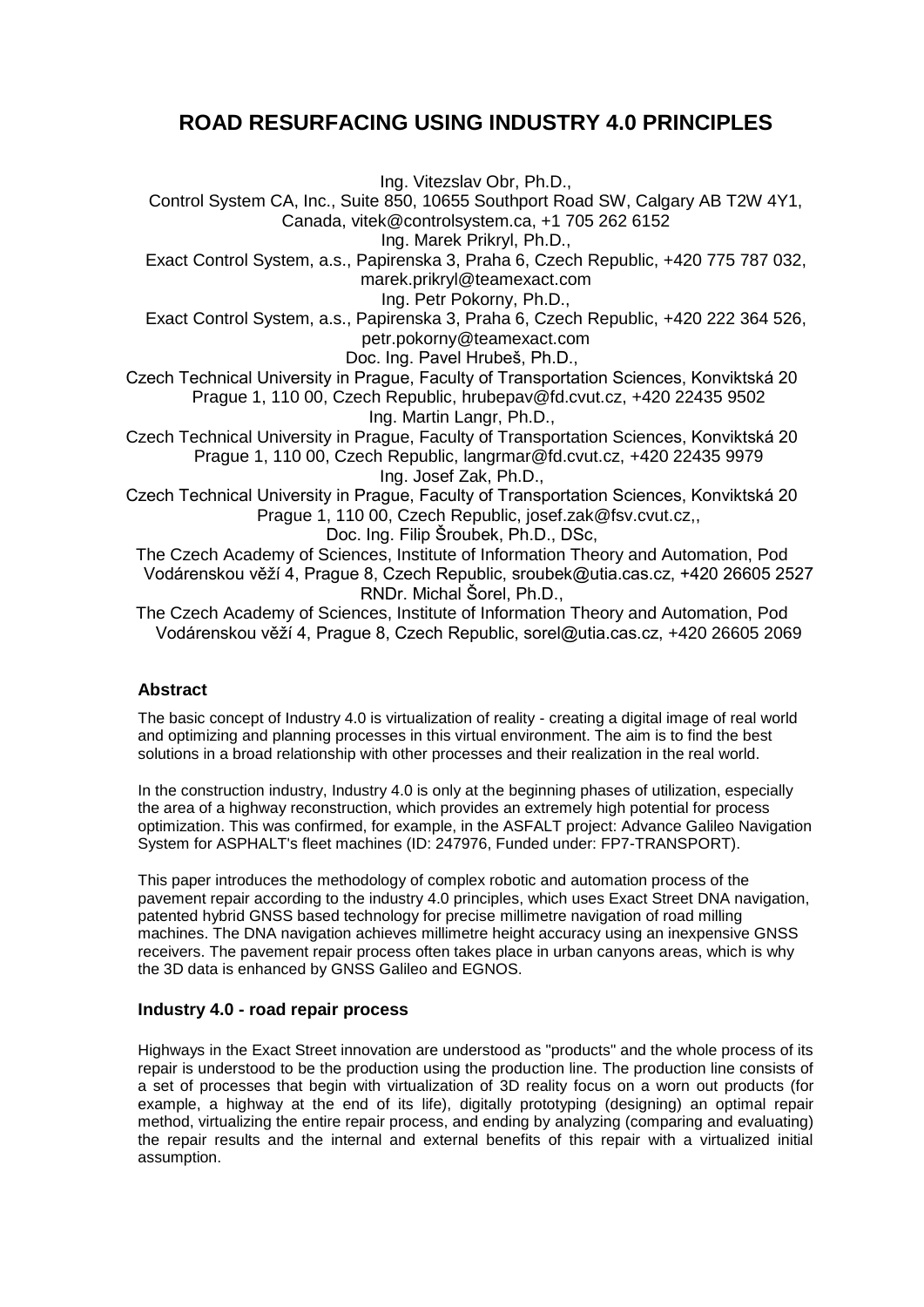### **Standart approach to road repair**

Road surface repair process known as road resurfacing is generally composed of 4 main subprocesses: current state diagnostics, repair methods design, removing wearied asphalt layer(s) road milling, and laying down the new layer(s) of asphalt mixes - road paving. Conventional way of milling is based on one specified parameter which is usually thickness of asphalt layer(s) to be removed. The result of newly repaired road then naturally produces inequalities of the previous surface. Roughness and vertical deformations are copied and locally averaged. Given that the operator sets the cutter based on the subjective assessment of the situation, the construction period is significantly longer. The milling machine operator must solve complicated problems on the spot, such as curbs, channels, cross slope tilting of the curves, intersections as well as the surrounding traffic. Operators need to come up with a solution to further proceed with the construction. The principle of conventional and Smart Exact Street milling approach is in following figure 1.



Fig. 1: Conventional vs. Smart Exact Street milling approach, longitudial profile.

#### **Smart way of repairing roads achieving millimeter accuracy**

Exact Street DNA smart way of milling navigation is based on a sophisticated digital model of the construction. The parameters of thickness and inclination of milling are automatically modified according to precise milling model resulting in an even and smooth road. The time of milling is significantly shorter compared to the standard process, primarily because all the details are solved during the preparation of digital model.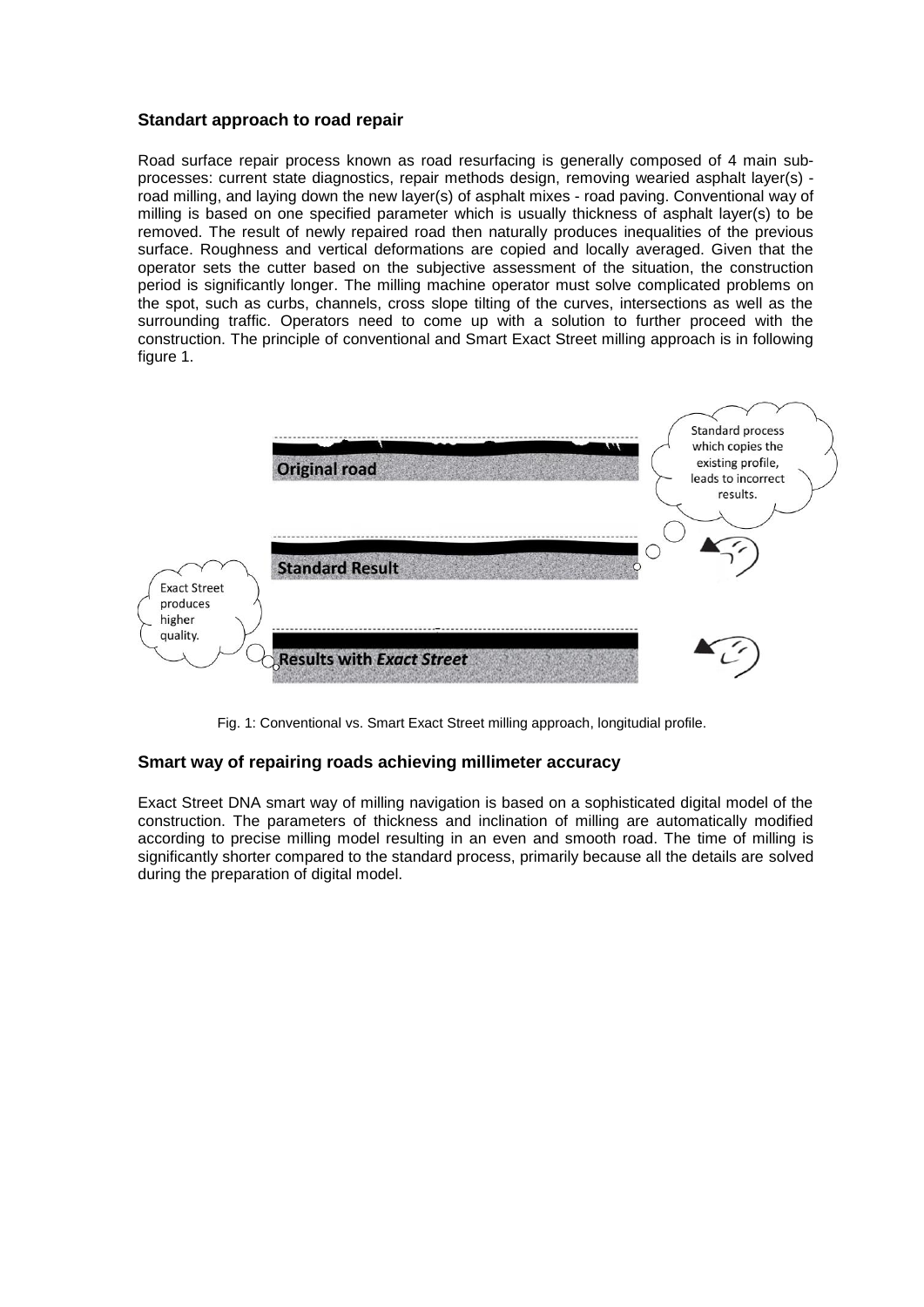

Fig. 2: Exact Street survey and advanced grade information allowed the milling machine operators to control the equipment's grade system to create a much more accurate milling operation to greatly improve longitudinal ride (smoothness, cross slope, super elevation and only remove the minimum amount of asphalt milling material that is required in the correct locations.

The original surface of the road is scanned before milling to create a 3D model of reality, which allows us to address any presenting obstacles and/or complications. From the scanned model the digital prototype of the milled surface is prepared. This preparation is supported by a proprietary software developed to optimize cost and quality criteria of the construction. Based on the 3D model, the designer first analyses all local conditions such as gutters, curbs, slopes, rut depths, pot holes, etc. The software transforms these conditions into mathematical constraints used by methods of convex optimization. The software automatically finds solutions that satisfy construction norms such as maximum/minimum slope and the change of crossfall with the road curvature.



Fig. 3: Change of crossfall (X: slope [%]x10<sup>-2</sup> ; Y: stationing [m])

Designer can analyze how the volume of milled material changes as a function of the required road smoothness, or generate multiple variants and choose the right one by the inspecting of several statistics, including the International Roughness Index, distribution of drainage gradients, height differences between the original and new surfaces, etc.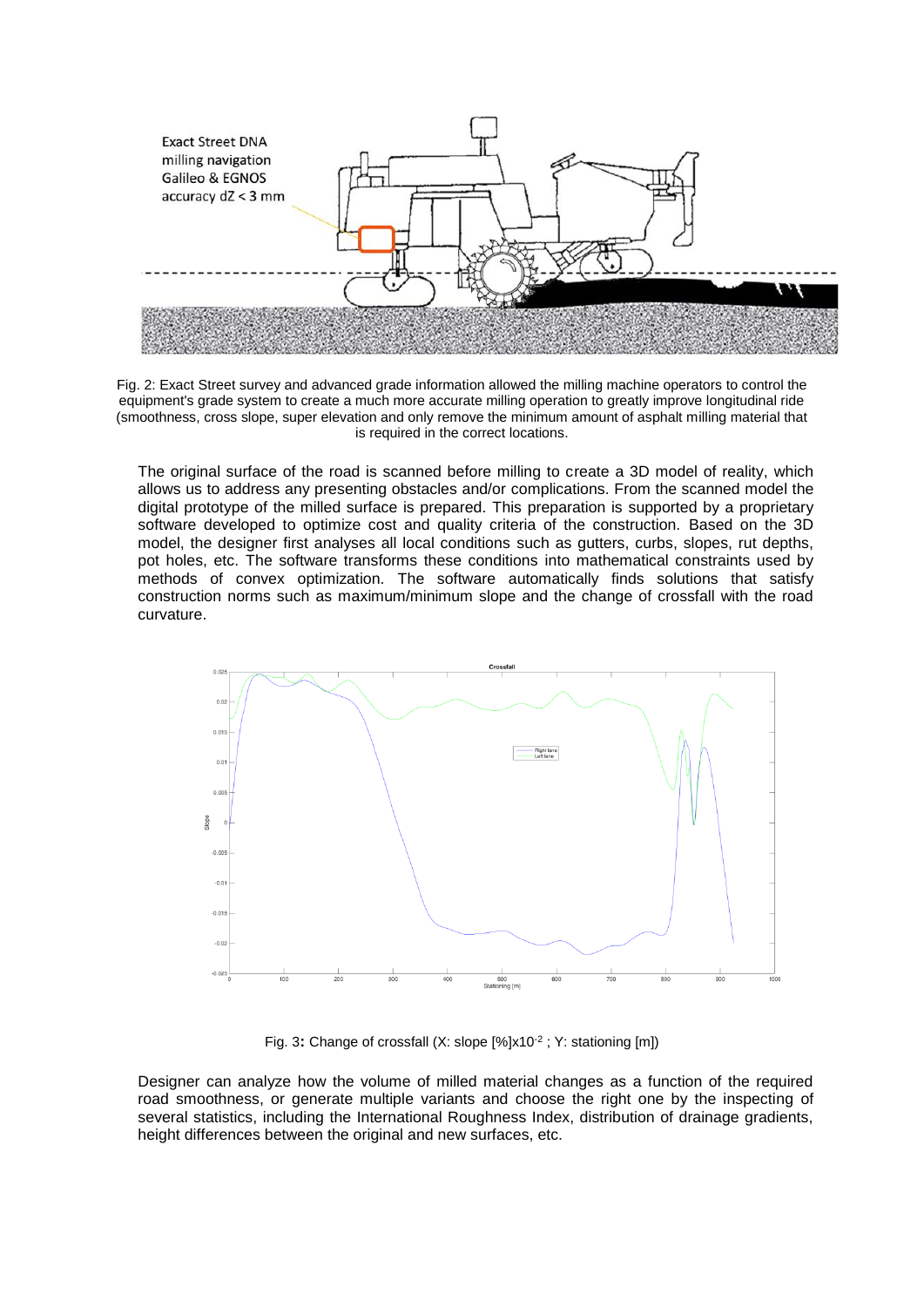



As a result, a digital model is prepared and formatted in a milling machine readable format. Based on this model, we are able to precisely spray mark the road with adequate parameters for milling or have the milling machine set digitally by low cost GNSS - Exact Street DNA navigation for an automatic milling process. The operator then follows the model and knows exactly how much and where to mill to achieve superior milled surface.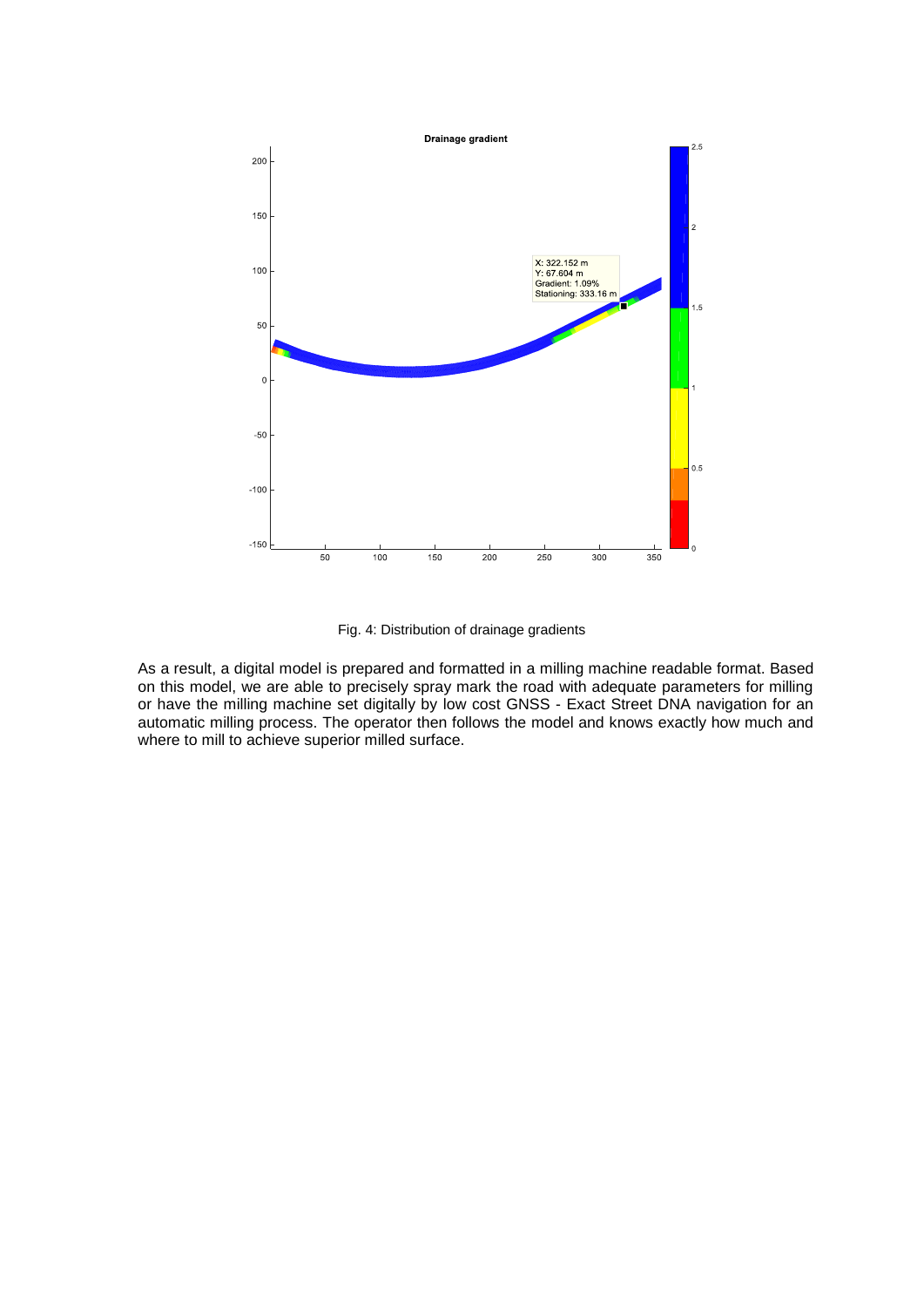

Fig. 5: Exact Street DNA navigation of milling machines using low cost GNSS

Exact Street DNA navigation basically uses one or two GNSS receivers (on the left and right side of the milling machine) which continuously register position information. Afterwards, the driving direction is calculated and predicted for an interpolation from a precise 3D model of the road surface. Given data are then projected on the screen via graphical user interface. The operator of the milling machine reads desired values for current position and predicted direction and appropriately sets the milling machine. The accuracy of interpolated values is obtained as follows. The position is continuously registered with GNSS (+EGNOS) receiver and as the milling machine works slowly and in an almost direct way, one can analyze large amount of data. The most likelihood values of current coordinates are adjusted and the next possible direction is predicted. Accuracy of the estimated position results guaranties millimeter precision in the interpolated data (heights or milling values) from the Exact Street 3D model of the road surface.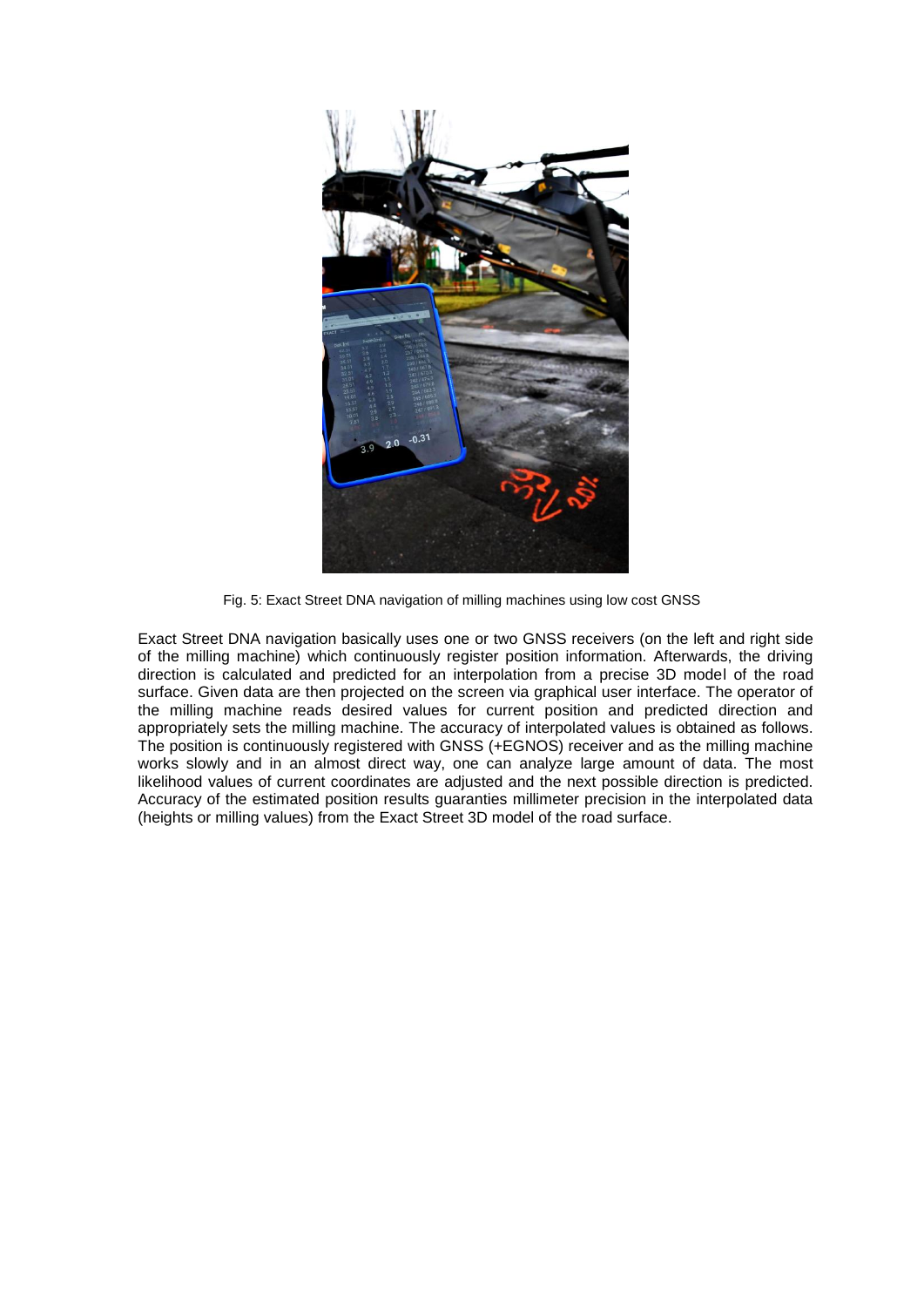

Fig. 6: Analysis of residuals between adjusted network and optimized position of point cloud in ENU system. Standard deviation of residuals (1.7 mm) presents very good accuracy of proposed method.

This way we accomplish an optimal smoothness of the new road, usually expressed as international roughness index (IRI), as well as save time and materials, increase the quality and decrease the closure time of the construction sites. The plan view, comparing conventional constant height milling and prototyped digital model from real project in Canada is presented in following.[Fig. 7](#page-5-0)



<span id="page-5-0"></span>Fig. 7: Comparisson between conventional one thickness milling (left) and digital model (right) from section of HW10, Canada reconstruction project.

### **Socioeconomic impact and the environment**

Automation (defined process) works only with defined components (high-quality digital data). The primary task for successful utilization of industry 4.0 communications management methods is to gradually acquire and work with fault-free digital data in individual life cycles. It will then be possible for this recurring activity to be simple and controlled by robot systems or semi-authomatic systems. This will shorten the time of construction site closures needed to repair the "product" of the road. Also, it will allow for more efficient use of recycling technologies due to precise layout of